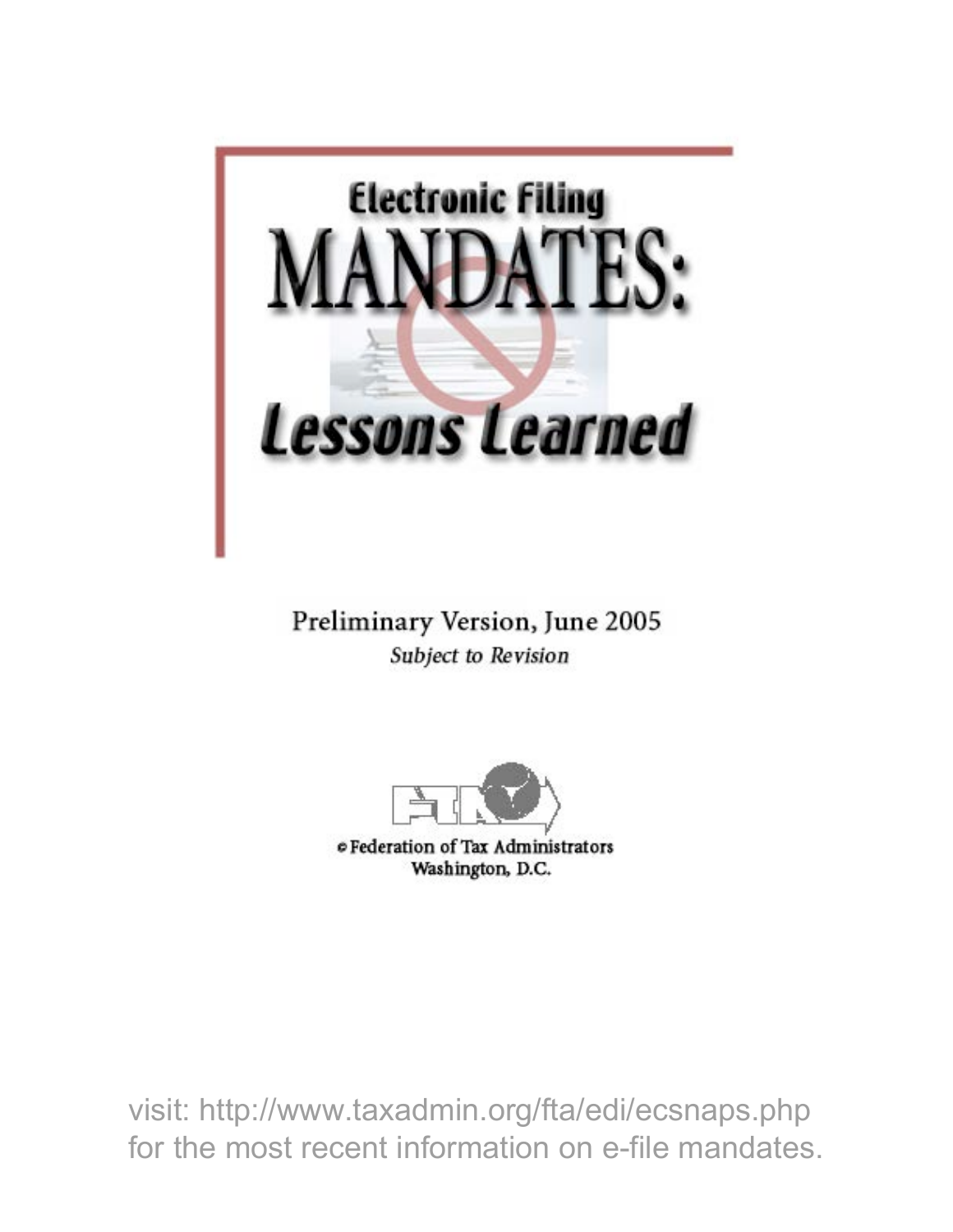#### Foreword

In recent years, a number of states have adopted requirements mandating that certain taxpayers must file their tax returns electronically or that certain tax practitioners must file all returns they prepare in electronic form. Mandates have been applied to both individual income tax filing and business tax returns. While few will dispute the benefits of electronic filing for all parties, implementation of the mandates has raised a series of issues that states should consider if they choose to proceed with an electronic filing requirement.

States that have implemented have learned several lessons that can ease the implementation issues in subsequent states. Valuable input has also come from practitioners and software developers who have offered their own observations based on their experience in complying with the mandates and assisting their clients in doing so.

This report attempts to capture those issues, lessons and concerns. It has been gathered from a series of discussions among states and with practitioners. Discussions with practitioners, software developers and states will continue. The suggestions and observations below should be considered preliminary and subject to augmentation as discussions continue. The Federation thanks all who have contributed to this effort, and we look forward to working with them in the future.

Federation of Tax Administrators June 2005

visit: http://www.taxadmin.org/fta/edi/ecsnaps.php for the most recent information on e-file mandates.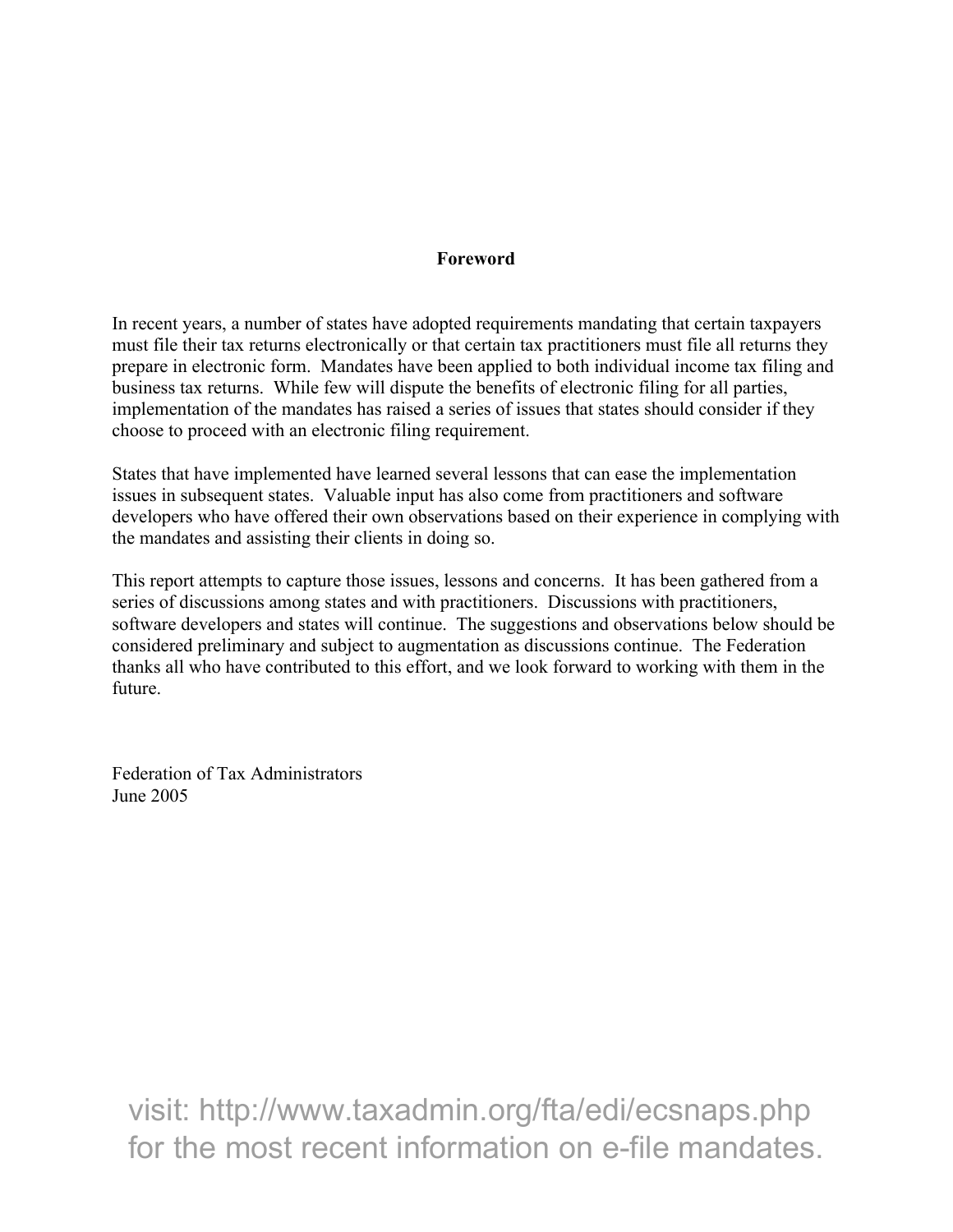# Electronic Filing Mandates: Lessons Learned

#### Background

All the evidence is clear: If you have an e-file capability, you certainly want taxpayers to use it. Tax administrators across the country have embraced electronic filing as a means to: (1) improve processing (including distribution of tax refunds); (2) eliminate key-entry errors; (3) improve customer service; (4) reduce the number of seasonal workers; and (5) make better use of staffing resources.

It stands to reason tax administrators are looking for ways to encourage taxpayers and tax practitioners to take advantage of the filing products that have been developed for this purpose. In an effort to encourage electronic filing, states have focused on incentives such as (1) quicker refunds<sup>1</sup>; (2) direct deposit on e-filed returns; (3) electronic refund inquiry; (4) electronic account update; (5) automated extensions; and (6) free tax preparation software.

Recently, states have become more aggressive by implementing mandates that require certain individual or business tax returns to be filed electronically. In the individual arena, the mandates generally require tax practitioners who file more than a specified number of returns in the prior year to file all their returns electronically in the current year. Over time, the threshold is often lowered, gradually increasing the base of practitioners that fall under the mandate. Other features that are sometimes present in individual income tax filing mandates are hardship exceptions that allow practitioners that cannot meet the mandate a grace period for implementation, "opt out" procedures that allow taxpayers to choose not to have their returns filed electronically, and penalties that may be imposed on practitioners that do not file the returns electronically as required.

Business filing mandates are built somewhat differently. Generally, mandates go into effect when a business' payments exceed a certain dollar amount; in other words, the threshold is determined by the monetary transaction, rather than by a quantitative count of returns processed. Also, to solidify business filing mandates, many states have stopped mailing out certain paper forms, thereby implementing a de facto mandate since a paper alternative is not easily available. States hope these efforts will lead taxpayers to not only accept electronic filing, but depend on it as the standard.

Thirteen states<sup>2</sup> currently have mandates in place for the electronic filing of individual income tax returns. Eighteen states<sup>3</sup> have mandated electronic filing programs for sales tax or withholding tax filings.

<sup>&</sup>lt;sup>1</sup> States point out the response time difference between paper and electronically-filed returns is reported to be around 6-12 weeks (with paper being the obvious slower end of the equation).

visit: http://www.taxadmin.org/fta/edi/ecsnaps.php for the most recent information on e-file mandates.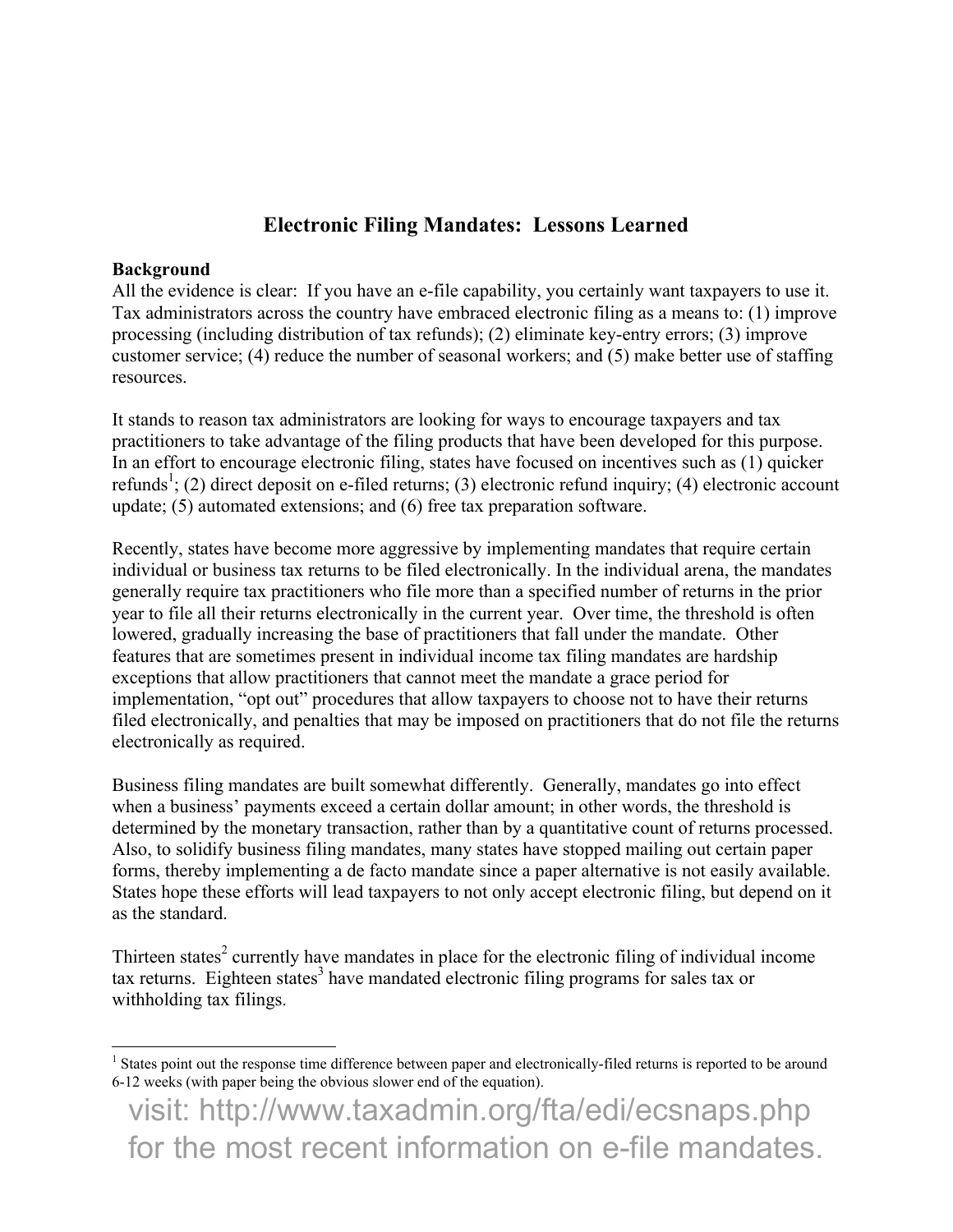

Results have been more than promising. Individual income tax mandates had a substantial impact on the state and federal filing volume in 2004. Between 2003 and 2004, state electronic filing grew by 25 percent; however, if you remove the five states that instituted mandates from the equation, that increase drops by more than half to 12 percent. State-level mandates also increase federal electronic filing since state returns in Michigan, Oklahoma and Wisconsin are first filed with the IRS and are thus likely to be accompanied by a federal return. In Minnesota and California where practitioner returns are filed directly with the state, the infrastructure for state electronic filing is closely related to that for federal filing, and the marginal cost of also filing the federal return electronically is minimal. Overall, federal e-filing increased by 16 percent in 2004; excluding the mandate states drops the growth rate to 9 percent. It is estimated

<sup>2</sup> Twelve states (Alabama; California; Connecticut; Massachusetts; Michigan; Minnesota; New Jersey; New York; Oklahoma; Utah; Virginia; and Wisconsin) have traditional mandate programs; Rhode Island's program is slightly different in that it targets software developers rather than taxpayers or practitioners.

 $\overline{a}$ 

<sup>3</sup> Eighteen states (Connecticut; District of Columbia; Florida; Illinois; Iowa; Massachusetts; Michigan; Minnesota; Missouri; New Jersey; New Mexico; North Dakota; Pennsylvania; Rhode Island; South Carolina; Tennessee; Texas; Wisconsin)

 $_{\rm Elec}$ Filing Mandates: Lessons Coanda/2 information on e-file mandates. visit: http://www.taxadmin.org/fta/edi/ecsnaps.php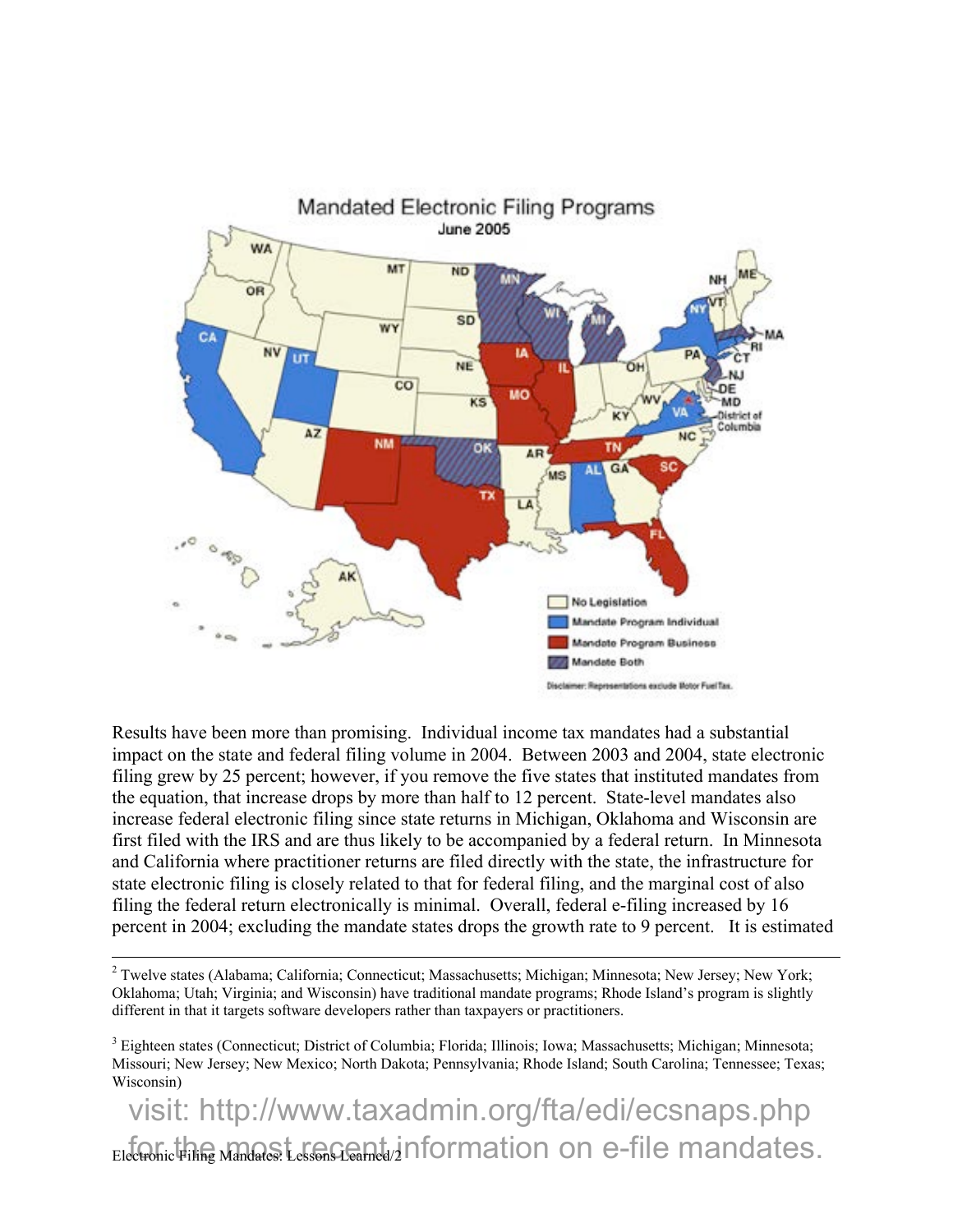that the state-level mandates generated 2.5 million additional federal returns in 2004.<sup>4</sup> Over 50 percent of the net increase in total federal returns e-filed were from the five states with a mandate. These numbers imply that continued strong growth in e-filing may require the adoption of additional mandates.

As states have implemented electronic filing mandates, several lessons have been learned. Valuable input has also come from practitioners and software developers who have offered their own observations. The information below is gathered from discussions among states and with practitioners. Discussions with practitioners, software developers and states will continue. The suggestions and observations below should be considered preliminary and subject to augmentation as discussions continue.

### Lessons Learned

## Individual Income Tax Electronic Filing Mandates

- *Mandates should be phased-in.* Most states have begun by imposing the mandate initially on the largest volume filers (e.g., those filing over 250 total returns in the prior year) and moving it to successively lower thresholds. This approach allows for a gradual transition to e-filing, especially for those tax practitioners that may not be fully automated (generally in the lower thresholds). The first year of a mandate will likely be a learning experience for the taxing authority, tax practitioner and software developer. The time and effort to educate all affected parties should not be underestimated, and the phased-in approach will allow for all parties to learn from the experience while minimizing the number of practitioners involved. Seven of the thirteen states with mandates in place have taken a phased-in approach that generally spans 2-3 years. Even if a state chooses not to phase-in mandates, they need to set a threshold in order to focus on the larger practitioners.
- *Provide a "hardship" exception.* Despite everyone's best efforts, some practitioners may not be able to convert to an electronic filing environment in the time allowed by a mandate. A hardship exception will allow a practitioner that is not capable of converting to an electronic environment to continue filing paper returns for a specified period of time. Generally, preparers with smaller volumes will face a greater hardship in transitioning to e-filing. This may be due to the cost of purchasing new hardware and/or software, learning a new tax preparation program, changing a business process, etc. States should work with these practitioners to ensure a successful conversion to e-filing. For example, Minnesota does not provide a preparer waiver in statute; however, exemptions were offered in the early stages of the mandate to assist with the transition. Minnesota also hired a business liaison experienced in conversion to e-filing to assist others in changing their business processes.
- *Provide ability to "opt out."* This allows a taxpayer to choose to have the return filed in the traditional paper method rather than through electronic means. Some taxpayers are more comfortable filing a paper return while others believe electronic filing will increase their exposure to audit. Regardless of the reason, states should consider allowing a taxpayer to opt

 4 McMillian, Howard. *"State e-File Impact on Federal e-file."* Wage and Investment Research Group 1, Internal Revenue Service, 2004.

for the most recent information $_{\rm E}$  and  $_{\rm F}$  ,  $_{\rm H_2}$   $_{\rm A}$  and at  $_{\rm H_2}$  and  $_{\rm A}$  teamind/3 visit: http://www.taxadmin.org/fta/edi/ecsnaps.php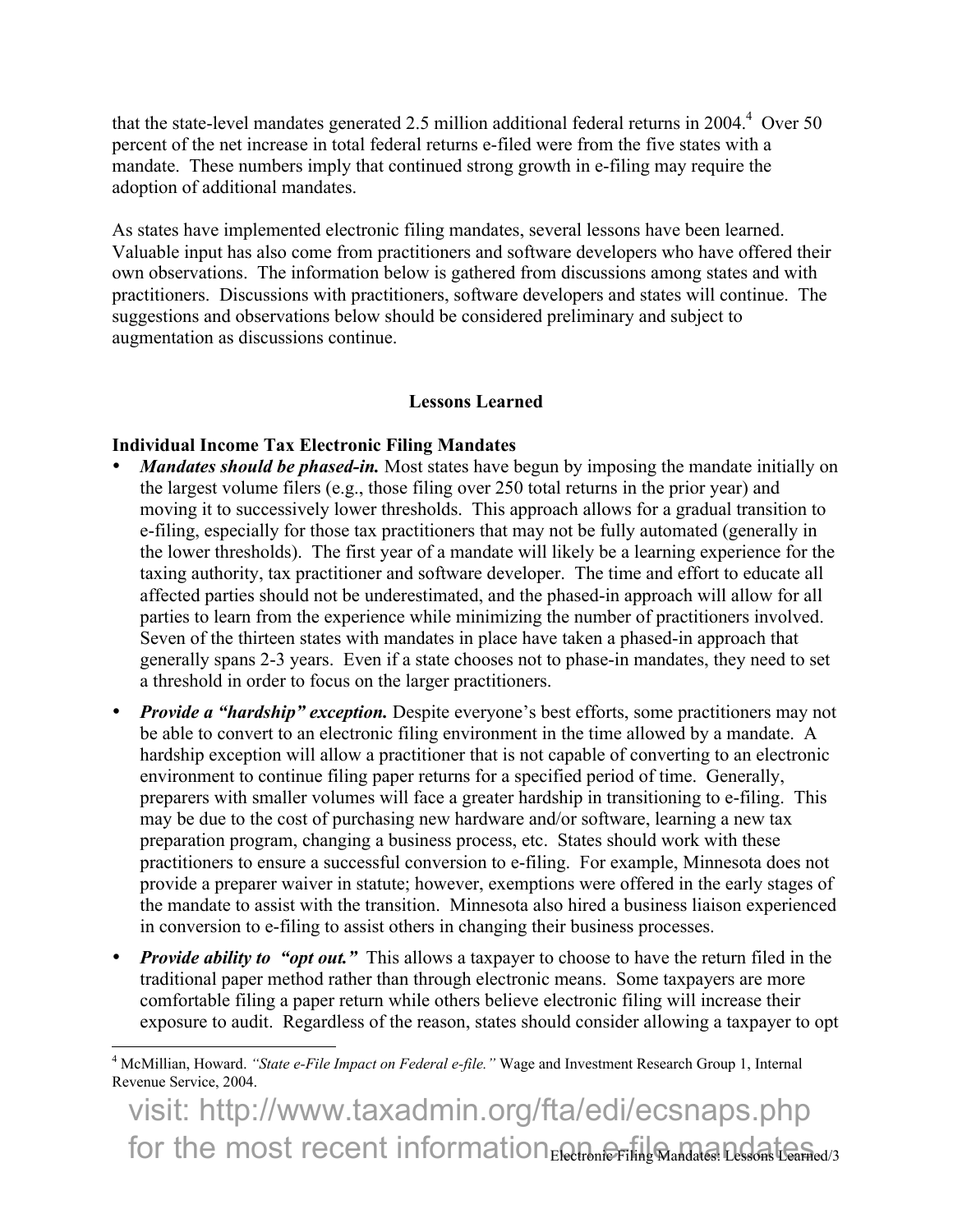out of the mandate at will. The majority of states provide an "opt out" exception for the individual taxpayer; this provision may take different forms. For example, California and Virginia have developed "opt out" forms while others have designated the signed paper original as proof the taxpayer has "opted out" of electronic filing. Although Minnesota provides an "opt out" for taxpayers, the paper "filing fee" still applies (see below). States can avoid abuse of the exception by monitoring to ensure that not all clients of a preparer are "opting out."

- *Penalties for failure to file electronically.* Only two states California and Minnesota authorize the imposition of penalties on tax preparers that fail to adhere to the mandate, and New Jersey is calling for penalty legislation. The California Franchise Tax Board may assess a penalty of \$50 per return against preparers for every return that is not e-filed unless the failure to e-file is due to reasonable cause and not willful neglect. Reasonable cause can include a taxpayer's election not to e-file; however, no practitioner waivers are available. Minnesota imposes a \$5 processing fee if a preparer submits a return on paper, unless the department requires the return to be filed on paper. Waivers are only permitted if IRS or Minnesota policy or technical reasons require the return to be filed on paper. State representatives and practitioners agree that monetary penalties should be a last resort; they should not be used except in severe situations. Broadly applied penalties will attract protest and resistance. Compliance is better achieved through an aggressive campaign of communication and education.
- *Exclude low-volume forms from the scope of the mandate.* Mandates should not include returns that require a low-volume form. Such returns should be filed on paper. It is not costeffective to undertake the work necessary to electronically file forms that will be used only on rare occasion. California, for example, worked with the taxpayer community to identify specific low-volume forms that would exempt a return from the e-file provision. On the other hand, Michigan wanted each software company to add all forms to their software in order to get e-filing approval. This requirement was modified to require only that a software company ensure all forms included in their software for Michigan could be filed electronically.
- *Care Should Be Taken in Defining the Scope of the Mandate.* Tax practitioners will encourage states to carefully consider the definition of "preparer" in formulating a mandate. Most states currently use the federal Employer Identification Number (EIN) to define "preparer" and treat any office or branch of an entity operating under a single EIN as a "preparer" subject to the mandate. For a nationwide preparation firm, this may mean that some offices in every state are treated as a "preparer" in each state with a mandate, even though they may file only a small number of returns in the mandated state. Resolving this issue will require consultation and coordination with the practitioner community since the EIN is the most straightforward means of identifying preparers and may be the only record on which the states can build.

Some important implementation lessons to take into account:

• *Provide lead time for implementation.* Providing sufficient lead time for implementation of a mandate is crucial to the success of the program. As mentioned earlier, the time and effort required to educate the taxpayer community should not be underestimated. Software

 $_{\rm Elec}$ Filing Mandates: Lessons Coanda/4 information on e-file mandates. visit: http://www.taxadmin.org/fta/edi/ecsnaps.php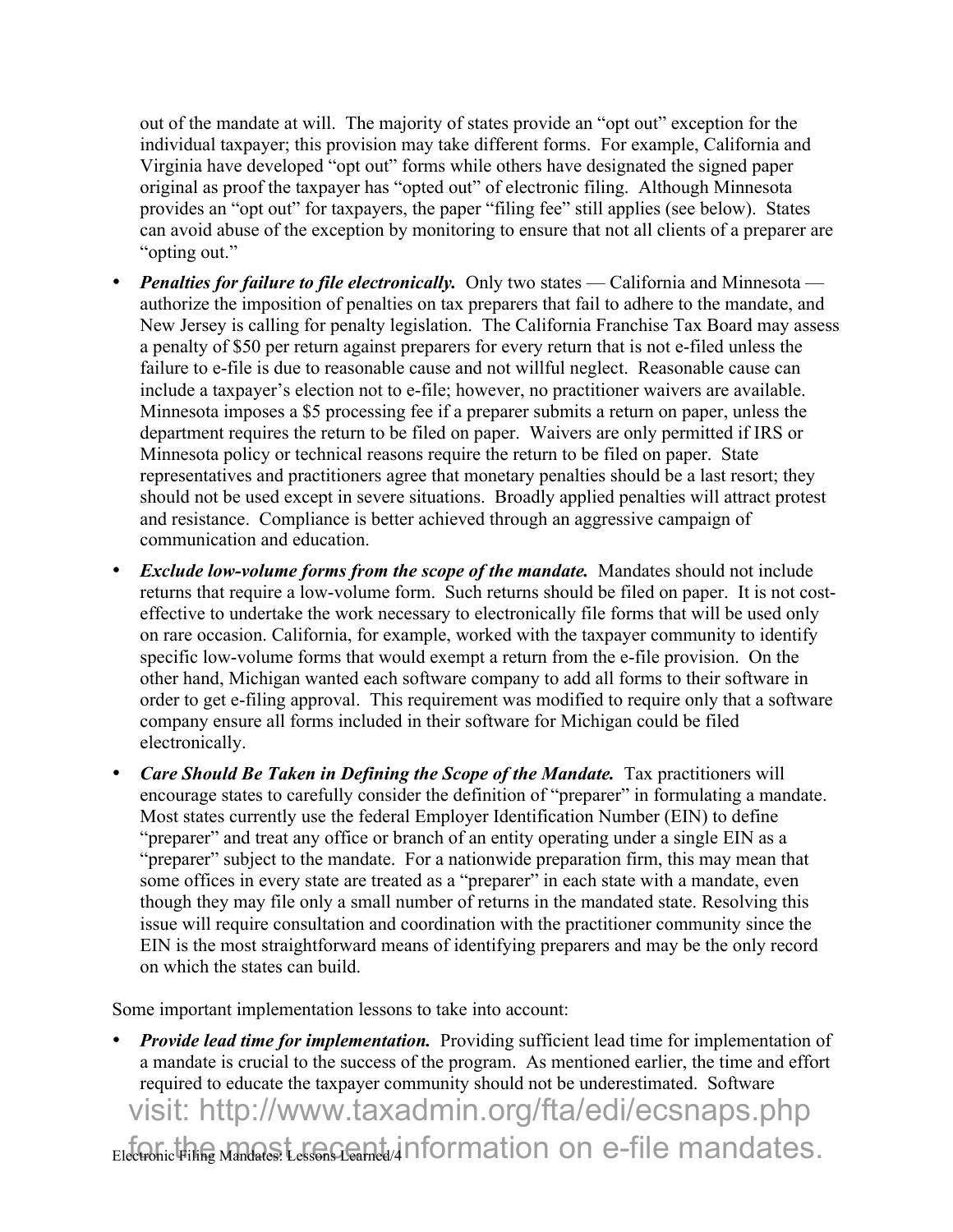developers will require time to amend their programs and communicate with their customers on the details of the mandate. Tax practitioners will need time to transition to e-filing if they do not have the infrastructure currently in place. Taxing authorities will need time to develop materials to communicate the mandate and to develop their assistance programs. Practitioners believe states should announce a mandate at least 12 months prior to implementation and allow for a general comment period to identify issues and concerns prior to implementation. Allowing sufficient time to discuss the mandate, identify issues, and answer software developer and tax practitioner questions will achieve positive results once the mandate is in place. States may not have the luxury of announcing a mandate a full twelve months prior to implementation, given the exigencies of legislative cycles. These states will need to consider an aggressive education and outreach campaign to achieve a smooth transition to the mandate. Although California announced its mandate in June 2003 (legislation was adopted August 2003 for a January 1, 2004 implementation date), the state made great efforts to partner with professional organizations, IRS and external partners to ensure those affected by the mandate would receive the education and training necessary to transition to e-file. Because of this effort, California reported limited negative response to the mandate.

- *Communication and taxpayer education vital.* Both will be invaluable before, during and after implementation of the mandate. Taxing authorities must communicate with software developers, tax preparers and their own personnel to provide information on the scope of the mandate when it is announced. Software developers will require time to amend their programs and develop a communication strategy to help educate their customers on the details of the mandate. Developers may also have to absorb a sizeable new customer base into their operations. The taxing authority should consider establishing a mandatory e-file stakeholder team to develop a comprehensive communication plan. This may include (1) partnering with professional organizations; (2) partnering with IRS; (3) working with software developers on a communication strategy between developers and their tax practitioner base; (4) development of educational and implementation materials for the efiling community and state personnel tasked with managing the mandate; (5) development of seminars to educate and also gain a better understanding of the concerns raised by software developers and tax practitioners; and (6) development of publications and web resources for all affected by the mandate. These should include easy-to-access web-based materials and FAQs. Clear and frequent communication is imperative to a successful mandate. This outreach should naturally extend to the taxpayer. As in any good relationship, clarity of thought and meaning among all the parties involved is absolutely essential.
- for the most recent information $_{\rm E}$  and  $_{\rm F}$  if it gas termination  $_{\rm E}$  and  $_{\rm E}$  and  $_{\rm E}$  and  $_{\rm E}$  and  $_{\rm G}$ • *Coordinate with IRS on Electronic Return Originator (ERO) Certification.* Prior to e-filing with IRS, tax preparation firms must apply to be an Authorized IRS e-file Provider. Most will elect to be Electronic Return Originators (EROs). State mandates will increase the number of entities seeking to be certified as an ERO because they bring new practitioners into the electronic filing arena and most states require a practitioner to be certified by the IRS as an ERO before they may file state returns electronically. States implementing a mandate should provide advance notice to return preparers so they can apply to be an Authorized IRS e-file Provider as soon as possible, allowing time to address any issues that can arise. The state should also notify IRS and coordinate with the Service. IRS reported processing and approval delays prior to the 2004 filing season and has speculated this was due to higher than visit: http://www.taxadmin.org/fta/edi/ecsnaps.php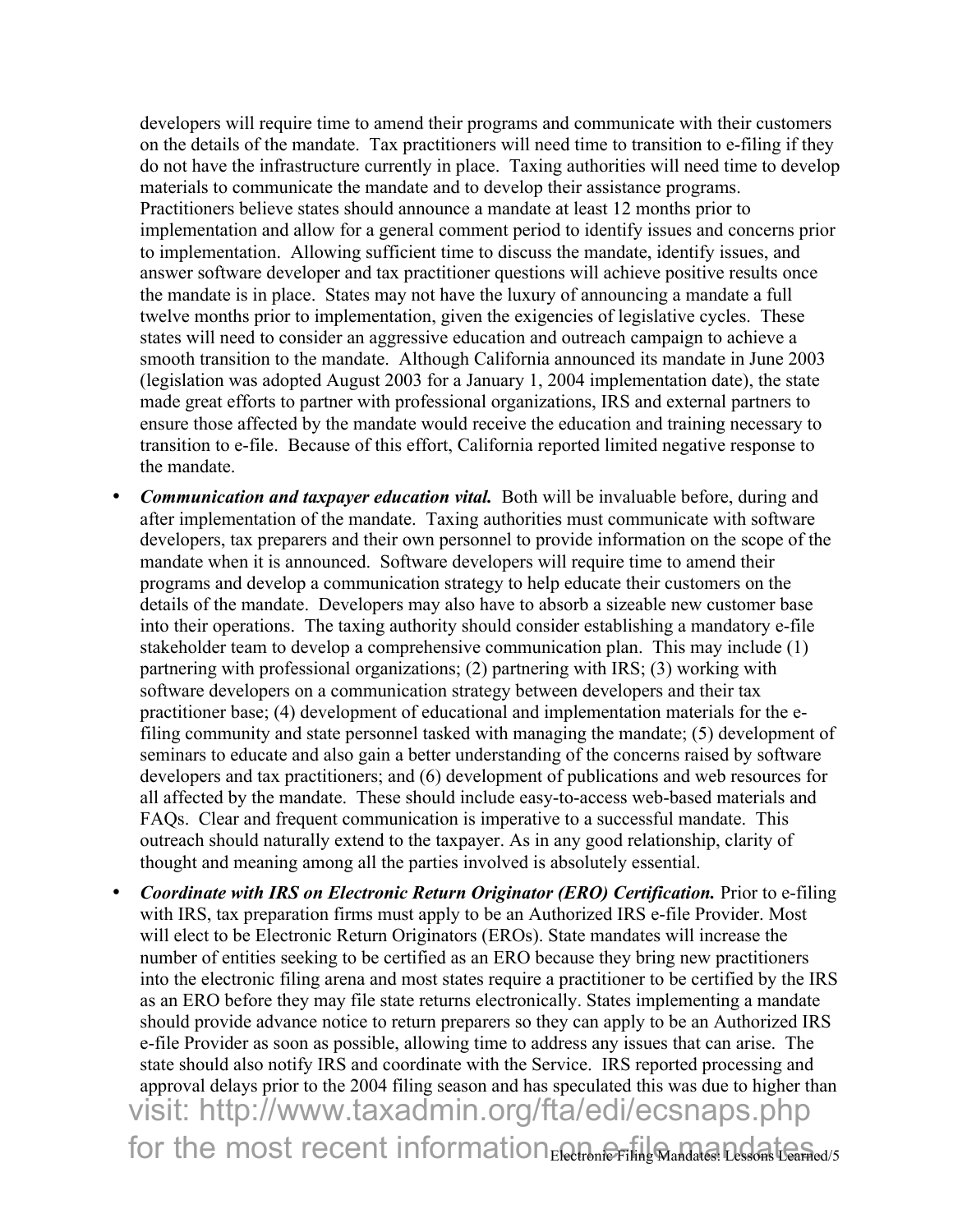normal traffic caused by the imposition of mandates in some states, particularly California, where nearly 10,000 new ERO applications were received. To avoid delays in the future, tax preparation firms should register for e-services and complete an IRS e-file Application available at the IRS web site <www.irs.gov>, via e-services on the Tax Professionals page. For their part, "piggy-back" states should communicate to tax practitioners that adequate time must be given for the IRS registration and approval process and to encourage them to use the Web-based application process available on www.irs.gov. For example, Michigan educational documents suggest tax practitioners allow at least 45 days for the approval process.

• *Provide enhanced electronic services.* Taxing authorities should consider offering enhanced electronic services to tax practitioners that embrace e-file. Examples of enhanced services may include electronic account access, electronic account update, payment extensions and the like. Many states are currently offering incentives to e-filers including (1) quicker refunds; (2) direct deposit on e-filed returns; 3) electronic refund inquiry, (4) electronic account update; (5) automated extensions; and (6) free tax preparation software. The greater the perceived benefits to the tax preparer community, the less resistance to e-filing in general.

### Business Tax Electronic Filing Mandates

Many of the design and implementation issues noted above translate to business tax filing mandates. However, there are some guidelines specific to business tax e-filing:

• *Provide optional methods of filing.* The single most important guideline offered is that taxpayers must be provided optional methods of filing electronically. In the sales tax (and other business tax) area, most states provide a web-based application that enables taxpayers to file their returns electronically. Web-based e-file applications work well for large numbers of businesses, but they create significant issues for larger, multistate taxpayers. Large companies with sales tax obligations in multiple states will find it impractical to navigate to each state's web site and re-enter its sales tax return data (particularly if that involves a significant volume of local sales tax return information). While it may be cost-effective for the state to receive such returns, it is not cost-effective for the retailer to file the returns in that manner. Larger, multistate firms are generally seeking a filing system in which they can file directly with the state (or through a third party of their choosing) with data that can be extracted directly from their accounting system without the need for re-entering data at any point.

State taxing authorities should recognize the needs of various groups of taxpayers and offer filing solutions to meet these needs. States should work together with FTA, other states, and software developers (such as with the established TIGERS standards group) to develop a standard data format that meets the filing requirements and consider accepting electronic transmissions of user-created files that meet the specified criteria. The goal would be to accommodate multiple modes of electronic filing by taxpayers so that they can choose a model that best fits their business operations. By using standard formats, the state should be able to receive and use the return data without manual intervention.

 $\epsilon$ lectronic Filing Mandates: Lessons Coamed/d nformation on e-file mandates. States with sales tax (and other business tax) filing mandates should also provide alternatives through which taxpayers can deliver electronic returns to states without interacting with each visit: http://www.taxadmin.org/fta/edi/ecsnaps.php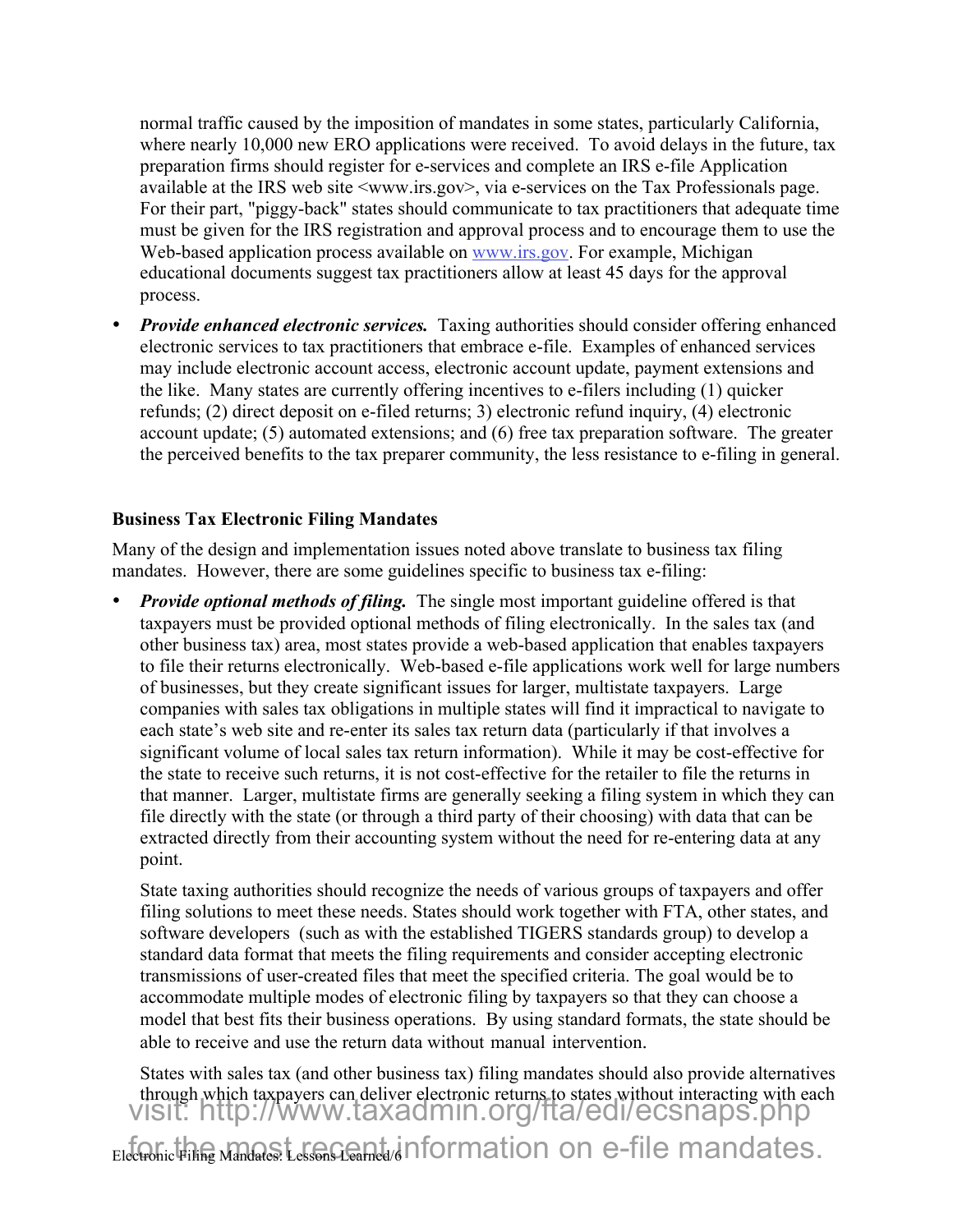individual web-based application. Those alternatives should allow taxpayers to deliver returns to a state straight from the company's accounting or tax administration information system without the need for redundant entry to accomplish the filing. This may also be accomplished by providing avenues for  $3<sup>rd</sup>$  party sales and use tax compliance and return preparation software providers to transmit electronic returns in bulk directly to the state without going through the state Web portal or providing some other 'upload' functionality through which company-maintained data can be used to populate a tax return without redundant data entry.

- *Allow for simple data files.* Data standards employed by taxing authorities, such as EDI (Electronic Data Interchange) and recently XML (eXtensible Markup Language), have assisted many tax authorities in developing a uniform method of receiving tax information. Large companies were already using EDI to exchange information with business partners so the transition to tax filing was relatively easy. XML is designed to be easier still. Even with these technologies, some businesses would prefer a simple method of providing data files to the taxing authority, such as CSV files (Comma Separated Values). These files are easily created by the taxpayer using Excel and do not require a large monetary or technical investment by the business. Taxing authorities should consider the needs of various taxpayer groups and develop multiple data formats that may be used to e-file business tax returns.
- *Foster seamless communication.* State Web-filing portals should be designed to that they retain as much data as possible and are capable of quickly using that data to populate the appropriate tax return fields once the identity of the taxpayer has been authenticated. Wisconsin and Pennsylvania populate the data file with everything necessary to file and process the return including the registration number, filing period, relevant tax data and payment information. In addition, Wisconsin allows the taxpayer to be validated through the elements in the file rather than requiring a separate manual process before a file may be transmitted.
- *Accept single file of consolidated returns.* States should consider accepting returns from multiple companies for multiple types of taxes in a single data transmission to accommodate those large businesses that consolidate their tax compliance and filing activity within a single department. States such as Alabama, Pennsylvania, Texas and Wisconsin currently accept these types of tax files.
- *Focus on education.* As mentioned in relation to individual income tax mandates, communication with taxpayers and tax authority personnel should be comprehensive, clear and timely. Once a mandate is announced, the tax authority should be prepared to inform, educate and assist taxpayers and software developers to ensure a successful mandate.
- *Focus on consistency.* States should make efforts to be consistent in various aspects of their electronic filing programs—both among states and within a state. All states should conform to accepted electronic filing standards where they exist. This would include the use of adopted data format standards, data naming conventions, filing and transmission protocols and the like. Within a state, there should be an effort to strive for a single 'environment' for filing formats, security protocols, transmission protocols, etc. In short, the fewer nuances in any one state, the simpler e-filing will be.

for the most recent information $_{\rm E}$  and  $_{\rm F}$  if it g  $_{\rm A}$  and at all  $_{\rm A}$  teamind  $\prime$ visit: http://www.taxadmin.org/fta/edi/ecsnaps.php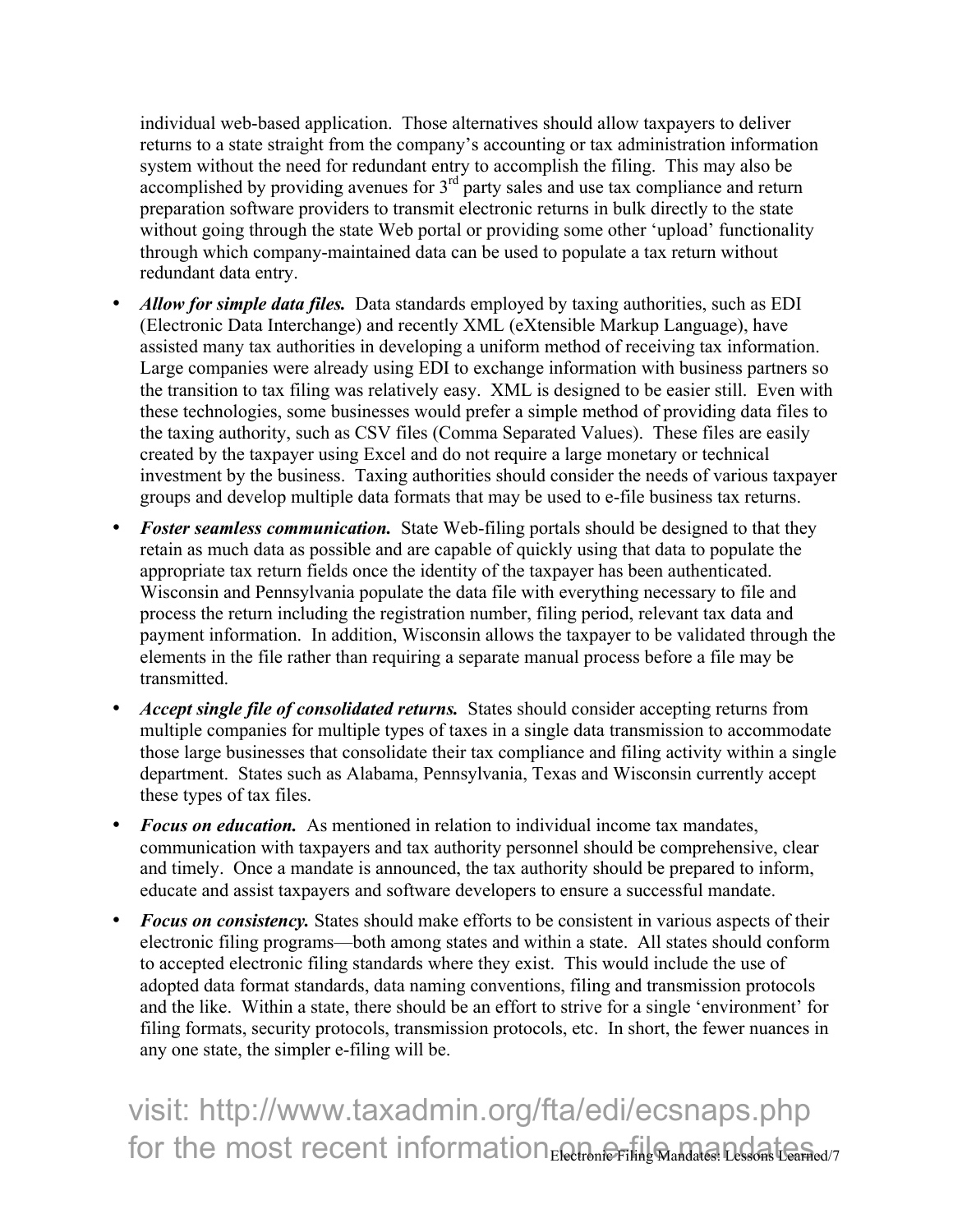Electronic filing mandates are becoming an established feature of the tax administration landscape. Mandates maximize overall e-filing benefits and increase the value of the tax agency's infrastructure. E-filing cleanly and efficiently fits the way taxpayers and states do business; mandates are just the matchmakers bringing the public and the technology together. Several lessons have been learned during implementation of the mandates now in place. States need to allow plenty of time for the transition to take place. Also, as is the case with every technological evolution, consistent education and communication are invaluable to streamlining the process. Incentives will help bring more people on board and keep them on board. Beyond that, states should offer alternative filing options so that taxpayers can choose the model that best fits their operations. In this way, implementation of mandates can achieve the goal of increased electronic filing while, at the same time, not imposing undue stress on the system.

 $\epsilon$ lectronic Filing Mandates: Lessons Coamed/8 <code>nformation</code> on e-file mandates. visit: http://www.taxadmin.org/fta/edi/ecsnaps.php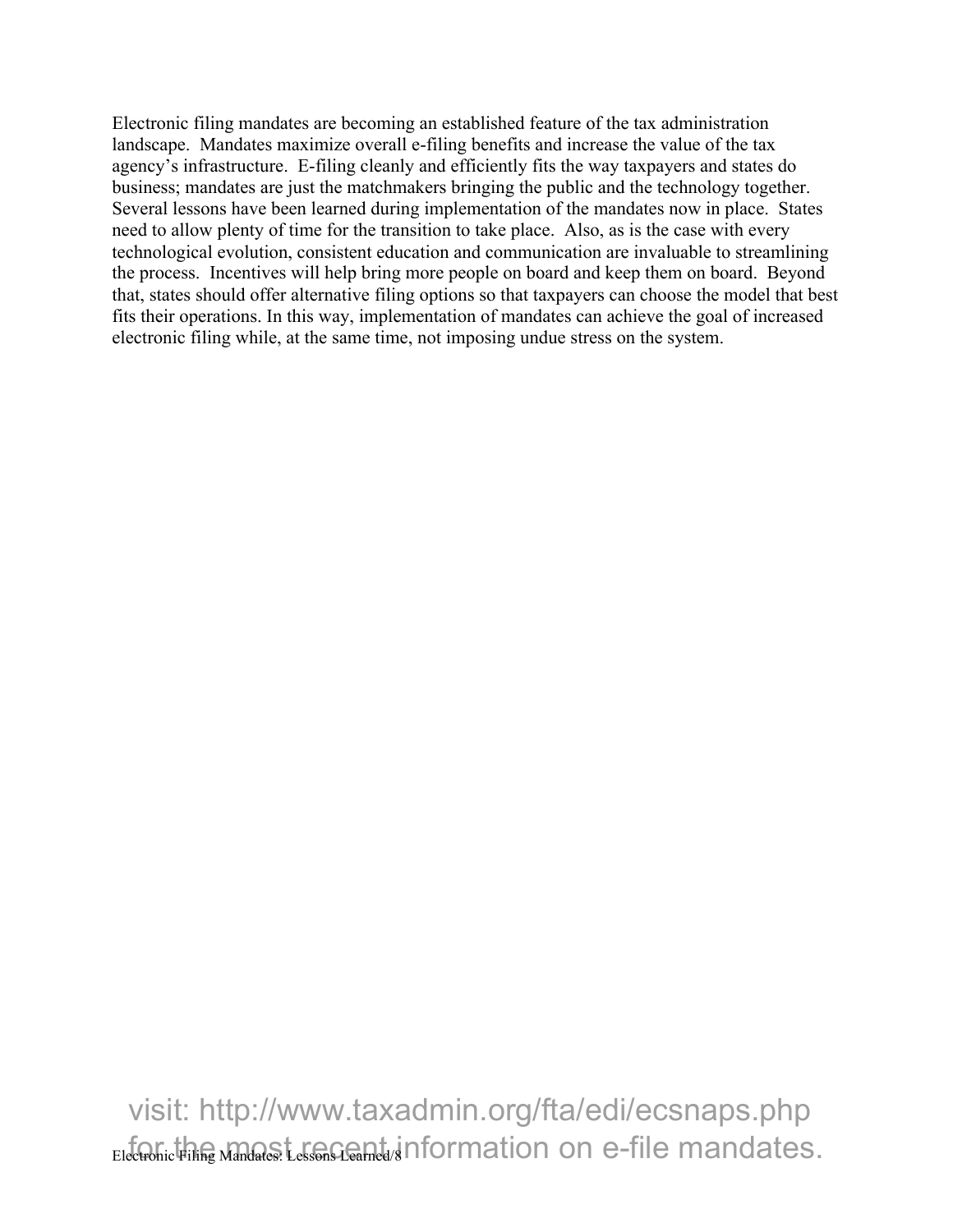#### Appendix A

#### Individual Income Tax Mandates (13 states)

- Alabama<br>• California
- California
- Connecticut
- **Massachusetts**
- Michigan
- Minnesota
- New Jersey
- New York
- Oklahoma
- Rhode Island
- Utah
- Virginia
- Wisconsin

Alabama. If a preparer prepares 250 or more acceptable individual income tax returns using tax preparation software in calendar year 2005, then for that calendar year, all acceptable individual income tax returns prepared by that preparer shall be filed using electronic technology. For 2006, the threshold is reduced to 100 or more acceptable individual income tax returns using tax preparation software. For 2007, the threshold is reduced to 50 or more acceptable individual income tax returns using tax preparation software.

California. Tax practitioners that prepare more than 100 individual state income tax returns annually and prepare just one or more using tax preparation software, including preparers residing or with an office outside the state, are required to file all California returns electronically. Beginning January 1, 2005, the state may impose a \$50 penalty on income tax preparers who fail to electronically file individual income tax returns.

Connecticut. A regulation approved on April 26, 2005 requires return preparers who prepared 200 or more 2004 Connecticut individual income tax returns to file 2005 Connecticut individual returns electronically using the Federal/State Program (e-file). The same regulation will require return preparers who prepare 100 or more 2005 Connecticut income tax returns to file 2006 Connecticut income tax returns electronically, and return preparers who prepare 50 or more 2006 Connecticut income tax returns to file 2007 returns electronically.

for the most recent information $_{\rm E}$  and  $_{\rm F}$  ,  $_{\rm H_2}$  mandates. Designs teaming  $\prime$  9 Massachusetts. Effective February 16, 2004, software generated forms that are printed and mailed to the Department of Revenue must contain a 2-D barcode or the return will be sent back to the taxpayer unprocessed. For tax years beginning on or after January 1, 2004, income tax return preparers who completed 200 or more original Massachusetts Forms 1 and 1-NR-PY, including those e-filed, during the previous calendar year are required to use electronic means to file all personal income tax returns unless the taxpayer specifically directs on the paper form that filing be on paper. The threshold is reduced to 100 returns for tax years beginning on or after visit: http://www.taxadmin.org/fta/edi/ecsnaps.php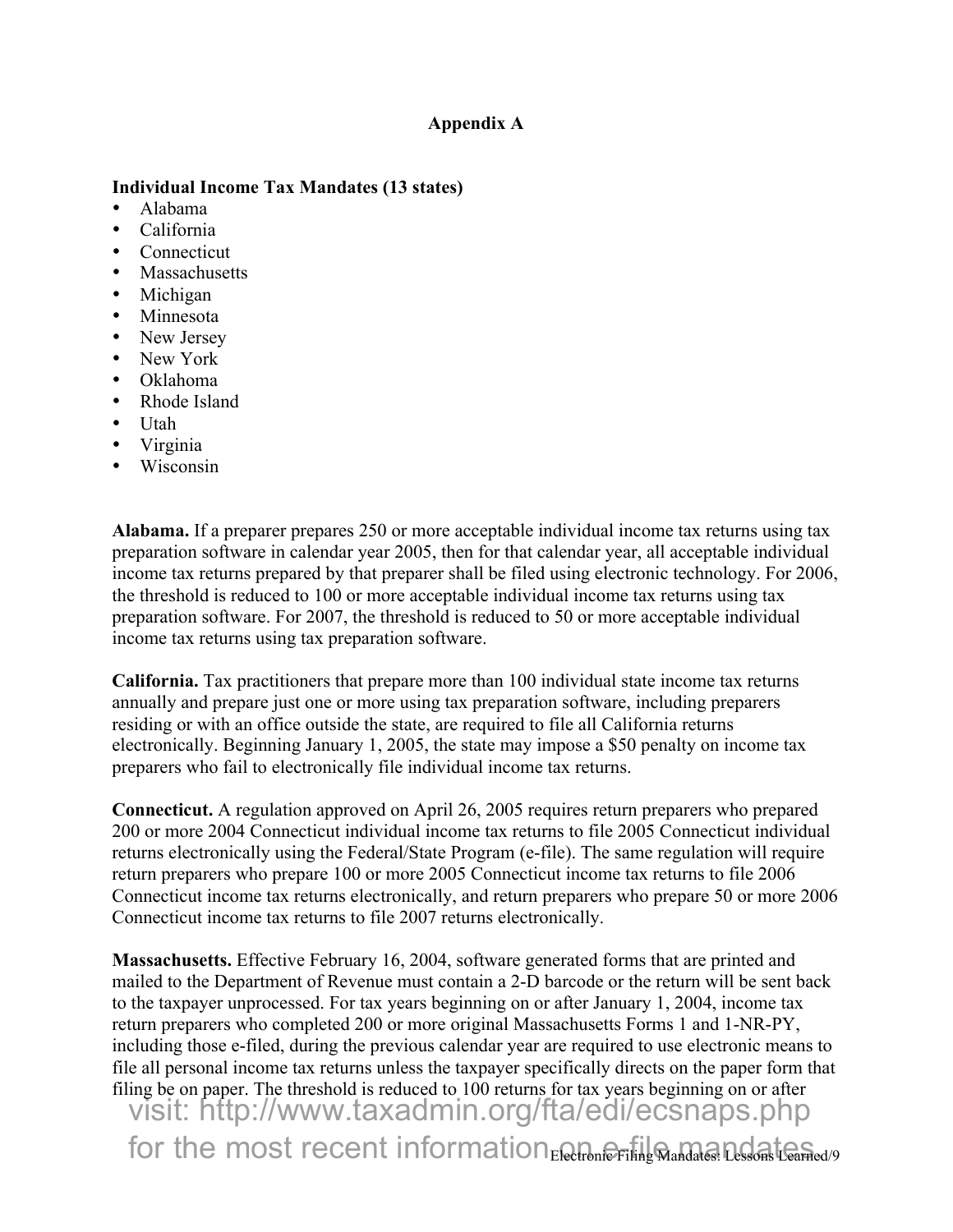January 1, 2005. The preparer must continue using electronic means to file returns in all subsequent years unless the preparer completed no more than 25 original individual income tax returns during the previous calendar year. Note: preparation of a substantial part of a return or claim for refund is treated as preparation of the entire return or claim for refund.

Michigan. Beginning January 1, 2004, preparers completing 200 or more personal income tax returns are required to e-file all eligible returns that are supported by their software. Software developers are required to support e-file for all eligible forms that are included in their tax preparation software.

Minnesota. Beginning tax year 2000 (processing year 2001), tax professionals who prepared more than 100 returns in the prior tax filing season must file every individual income tax return electronically in the current tax filing season. If preparer submits a return on paper, preparer is assessed a five dollar processing fee unless the department requires the return to be filed on paper. The department permits paper fee waiver only if IRS or Minnesota policy or technical reasons require the return to be filed on paper.

New Jersey. A special notice issued September 24, 2004, states that practitioners who prepared 200 or more 2003 New Jersey resident income tax returns must file their clients 2004 returns by electronic means. The tax division is seeking legislation to impose penalties against preparers who violate electronic filing requirements. Publication of proposed regulations on the new efiling requirement is expected.

New York State and City. Recent legislation will require return preparers who file more than 200 original returns in calendar year 2005 for tax year 2004, and who use tax preparation software to prepare returns for the 2005 tax year to e-file their clients' returns. For subsequent years, the threshold drops from 200 to 100. The mandate applies to all returns required by Article 22 of the Tax Law that are authorized for e-file. The law goes into effect on January 1, 2006. For tax year 2005, the mandate will only apply to personal income tax returns. Paper returns with a 2-D bar-code attached will be considered electronically filed for tax year 2005, but not for subsequent years. There is an opt-out provision for taxpayers. The Law includes a \$50 per return penalty for practitioners that fail to file electronically, unless their client opted out or they can establish reasonable cause

Oklahoma. Any tax return preparer that prepared more than 50 Oklahoma income tax returns for the prior year must file all Oklahoma income tax returns prepared for the current tax year electronically. This does not apply to a return upon which the taxpayer has indicated that the taxpayer did not want the return filed by electronic means.

Rhode Island. Any software developer/provider marketing tax return preparation software must either utilize 2-D bar coding technology in the final printed version of the completed tax form or support electronic filing.

Utah. Tax preparers that file 101 or more income tax returns in a calendar year beginning on or after Jan. 1, 2005, will be required to file all such returns using scan technology or by electronic means, under legislation enacted March 16.

 $_{\rm Elec}$ Filing Mandates: Lessons Coarned/Information on e-file mandates. visit: http://www.taxadmin.org/fta/edi/ecsnaps.php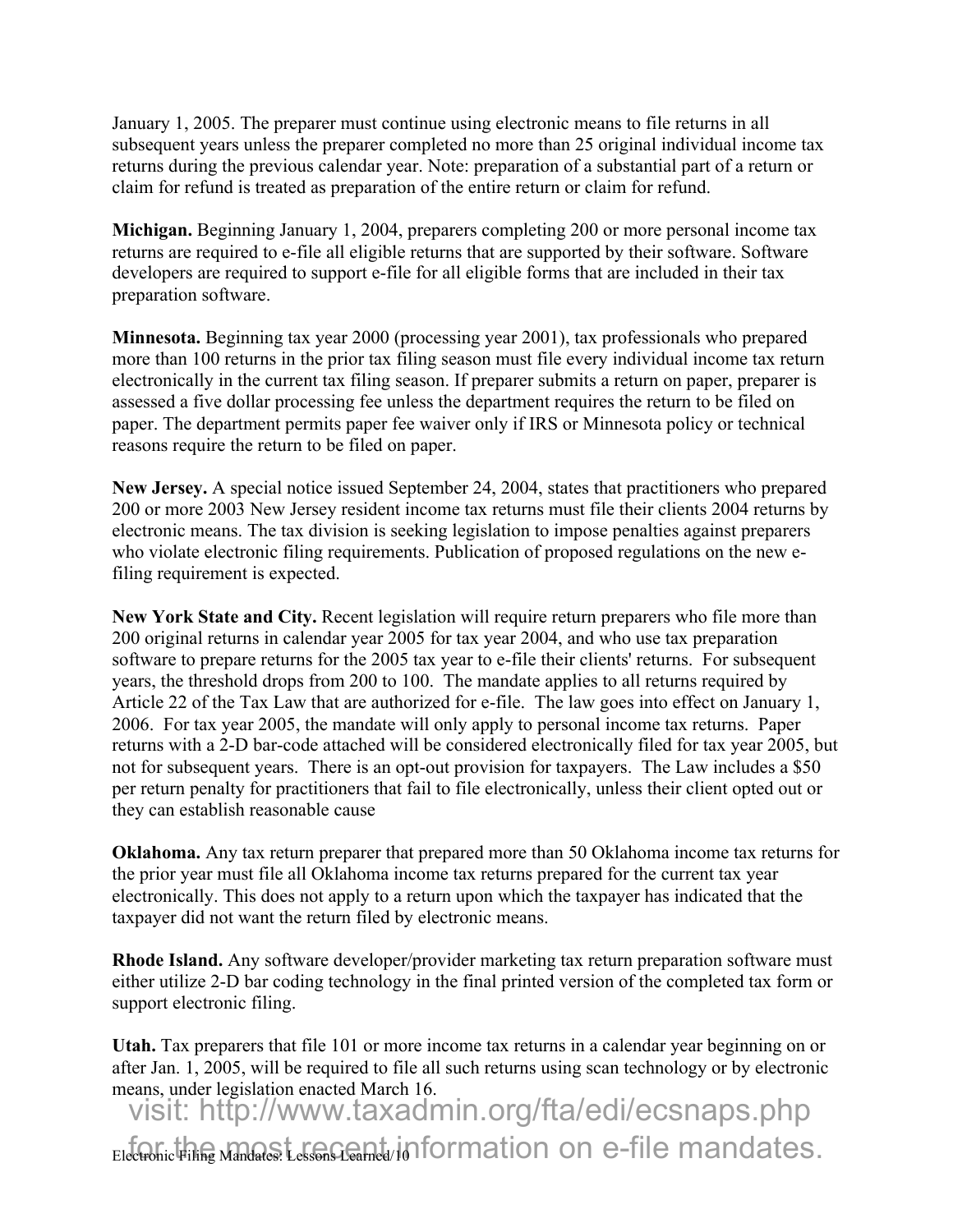Virginia. Effective July 1, 2004, preparers that prepared 200 or more individual income tax returns for the 2003 tax year must file all subsequent tax year returns electronically or file paper returns with barcodes. Preparers that prepare 100 or more individual income tax returns on or after the 2004 tax year will be subject to the electronic filing or barcode requirement for all subsequent tax years.

Wisconsin. Beginning January 2003, practitioners who filed 200 or more Wisconsin income tax returns in 2002 are required to e-file returns. Beginning January 2004, practitioners who filed 100 or more (2002) Wisconsin income tax returns in 2003 are required to e-file returns. The threshold will remain at 100.

for the most recent information  $\epsilon$  ieen binder and all sensor beam  $\epsilon_{d/11}$ visit: http://www.taxadmin.org/fta/edi/ecsnaps.php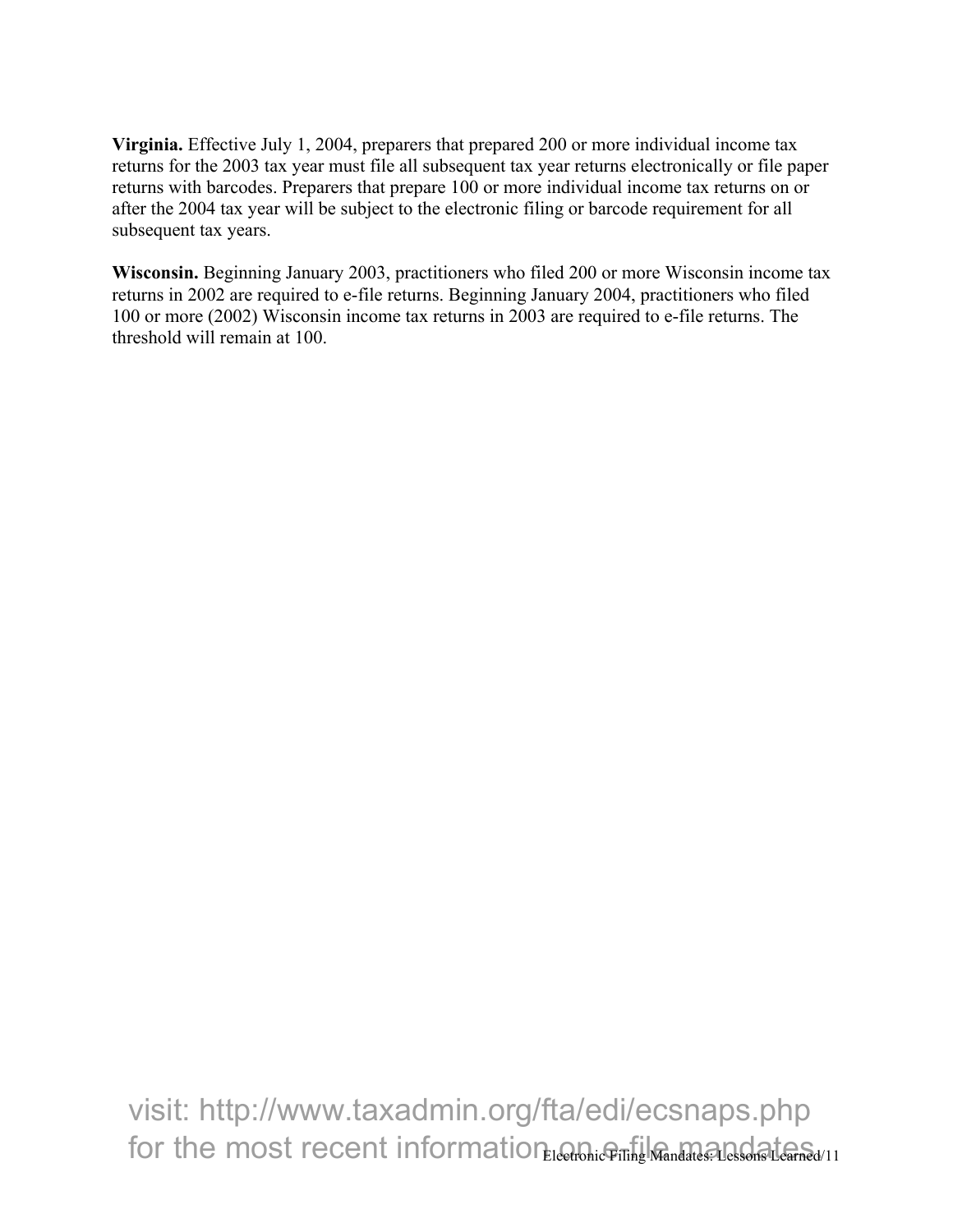### Appendix B

#### Business Tax Filing Mandates (18 States)

- Connecticut
- District of Columbia
- Florida
- Illinois
- Iowa
- Massachusetts
- Michigan
- Minnesota
- Missouri
- New Jersey
- New Mexico
- North Dakota
- Pennsylvania
- Rhode Island
- South Carolina
- Tennessee
- Texas
- Wisconsin

Connecticut. Some taxpayers required to pay their Sales and Use tax via EFT are also required to file electronically using the CT DOR Fast-File system: taxpayers whose liability for a tax in the prior 12-month period ending June 30, 2004, exceeded \$10,000, are required to remit the tax electronically. Notifications were sent to those business that remitted more than \$10,000 in Connecticut sales and use taxes between July 1, 2003, and June 30, 2004.

District of Columbia. Beginning with corporation franchise tax returns due March 15, 2005, and unincorporated franchise tax returns due April 15, 2005, electronic filing and payment will be required for all taxpayers that owe more than \$25,000. Penalties for the failure to file and pay electronically will apply where the taxpayer has been notified in writing to comply with the new electronic filing requirement and has failed to do so.

Florida. Mandated Sales, Local Option Sales, Communications Services, Intangible Personal Property, Motor Fuel tax e-filing/payment

Illinois. Telecommunication Tax e-filing/e-payment mandate imposed on taxpayers that pay \$1,000 or more in tax each month; cigarette Tax e-filing mandate for taxpayers that file 30 or more schedule transactions each month; e-filing of Motor Fuel Taxes

Iowa. Beginning in January 2005, paper withholding tax returns will no longer be provided to 80,000 Iowa employers - eFile and Pay will be used (paper checks will still be an option for most taxpayers). Businesses that have an Iowa sales tax permit are scheduled to begin e-filing in July 2005.

 $E$ lectrohic Filing Mandates: Lessons Coamed/12 <code>formation</code> on e-file mandates. visit: http://www.taxadmin.org/fta/edi/ecsnaps.php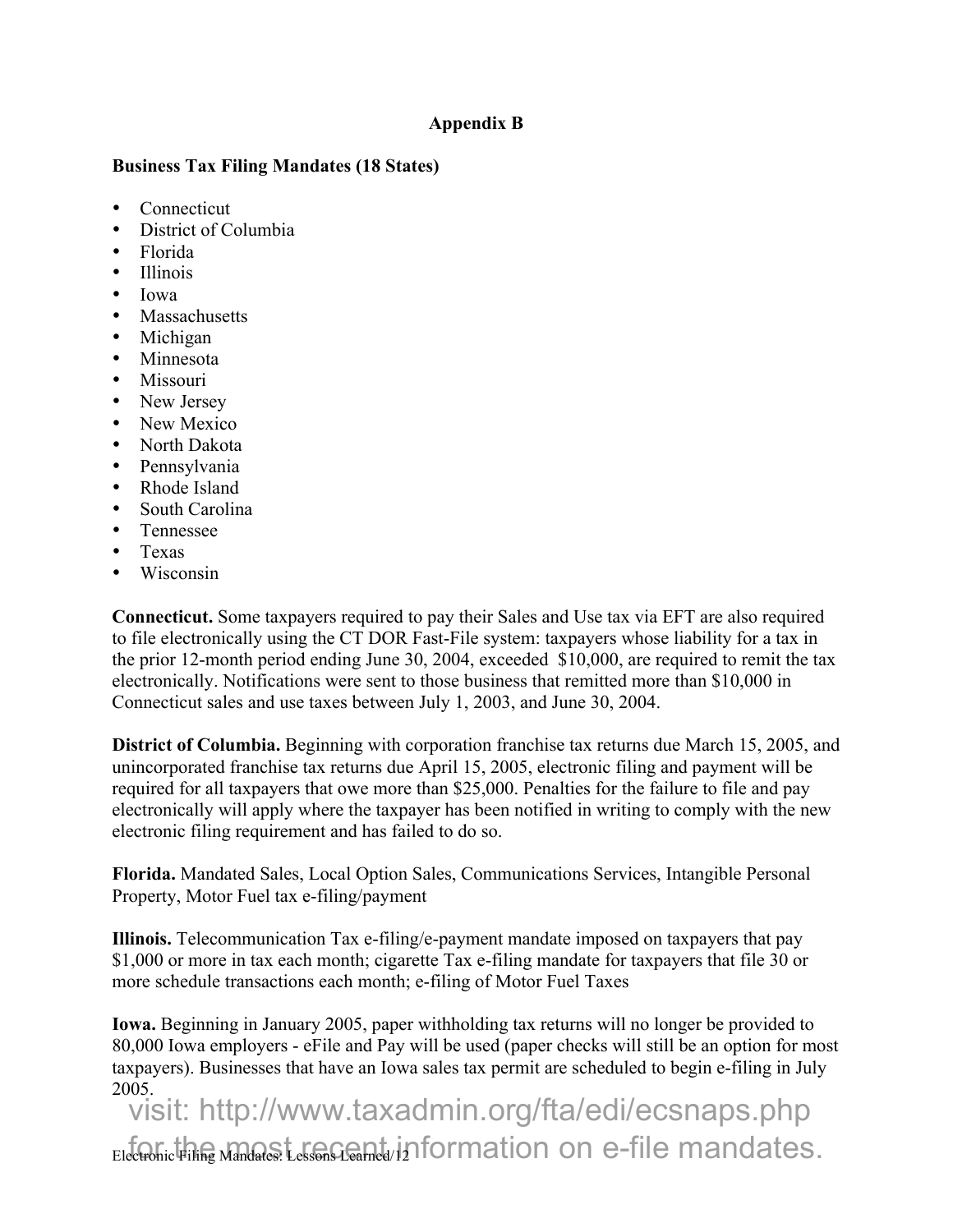Massachusetts. Rule requires entities with \$10,000 annual combined payment liability for wage withholding, occupancy excise, or sales and use tax to submit returns via e-file; must pay electronically; required for zero-liability filers also. Beginning with the first calendar quarter of 2005, any employer or payor of income filing wage reports for 50 or more individuals would be required to file a quarterly wage report electronically, according to the draft release.

Certain fiduciaries with a net taxable income of \$50,000 or more are required to file and pay electronically, as of Jan. 1, 2004.

Extension requests for corporate excise tax would have to be made electronically if the taxpayer is required to file and pay electronically under TIR 03-11 . Corporations with more than \$100,000 in gross receipts, sales, or income would have to make extension requests and accompanying payments electronically as of Jan. 1, 2005. Also, as of Jan. 1, 2005, any corporation making a payment of \$5,000 or more with its corporate excise extension request would be required to file the request and make payment using electronic means.

Michigan. Preparers are required to e-file all eligible single business tax returns that are supported by their software.

Minnesota. As of July 1, 2001 all sales and withholding taxpayers must file and pay electronically (including amended returns and past due returns) either over the Internet or by phone. Use of paper forms was discontinued; taxpayers have access to file using a free internet file and pay site, or if they do not have access, can also file using an automated telephone application.

Missouri. Mandated electronic filing and payment of quarter monthly withholding and quarter monthly sales tax accounts, with all businesses to be in compliance by January 1, 2004.

New Jersey. Beginning to slowly phase in mandate of Sales tax E-filing, at Director's discretion; also slowly removing paper as an option.

New Mexico. Oil and Gas taxpayers that have more than 150 lines of data are required to file electronically.

North Dakota. The only e-file mandates are for Oil & Gas Production Taxes, and recently passed legislation (for payroll services only) to file their employer clients' Withholding Tax returns, W-2s and payments electronically, if they are doing the federal filings electronically.

Pennsylvania. The Department of Revenue is making it easier for Sales and Use Tax account holders to file and pay their Sales Taxes by replacing its current paper-based system with two free electronic filing options: Filing via the Internet; Filing via a toll-free telephone filing system (before '05). Sales Tax and Use Tax account holders will not receive a paper coupon booklet for the 2005 calendar year.

for the most recent information  $\epsilon$  ieen binder and all solid aneal  $\epsilon$  and  $\epsilon$ visit: http://www.taxadmin.org/fta/edi/ecsnaps.php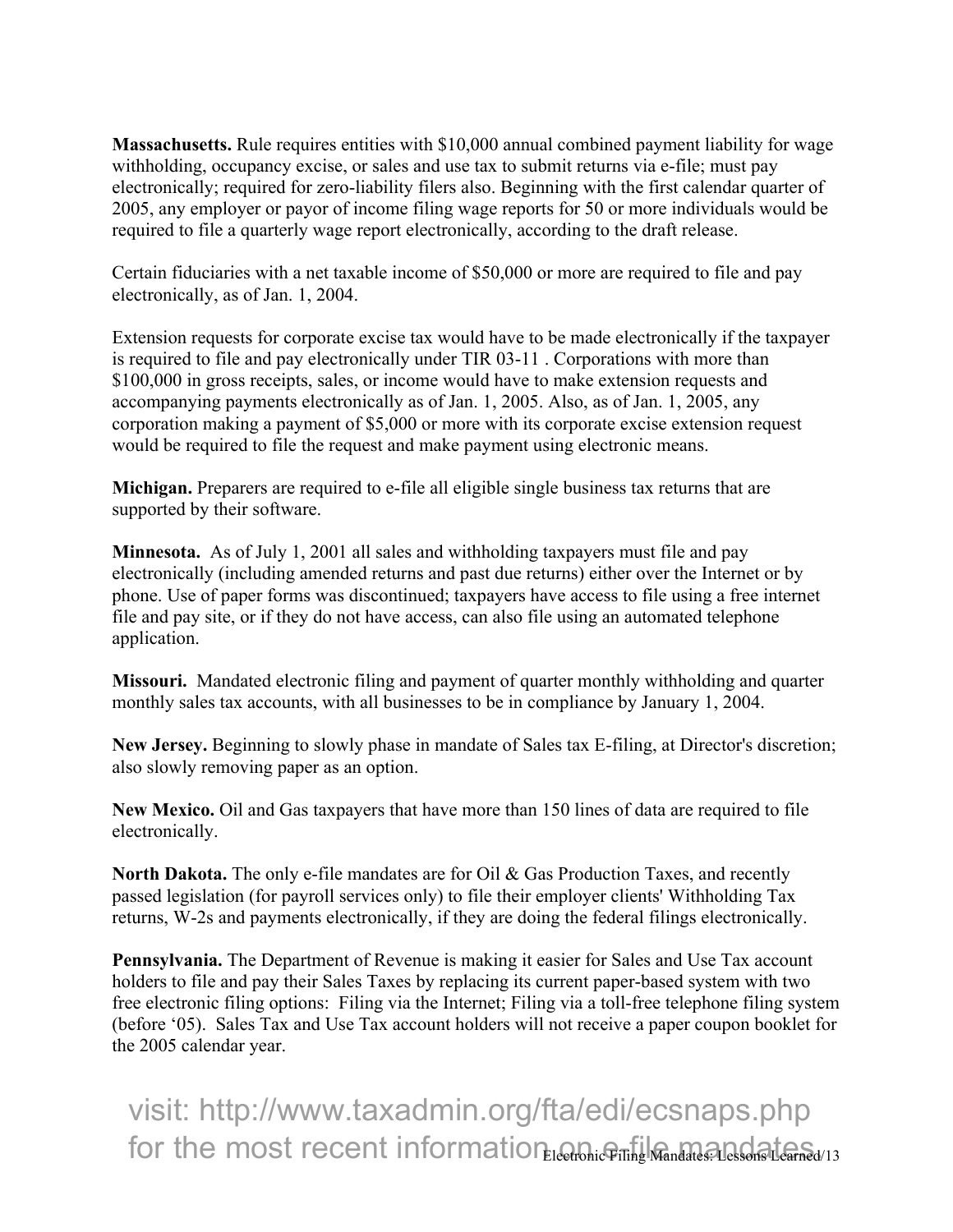Rhode Island. Any software developer/provider marketing tax return preparation software must utilize 2-D bar coding technology in the final printed version of the completed tax form, or support electronic filing. The specific tax forms and file layouts are listed on the Division of Taxation web site at http://www.tax.state.ri.us/ under software developers.

South Carolina. Mandated e-file for Sales and Motor Fuel taxpayers with over \$15,000 annual tax liability.

Tennessee. Sales tax filing mandated for those required to pay electronically; mandate threshold is \$10K in payments/month; takes effect this month with the return that is due on February 20, 2004. The sales and use electronic filing may either be through a web portal or through certified software vendors using EDI program. Also mandated X12-EDI Filing for Motor Fuel excise tax; filing direct to state via FTP or e-mail.

Texas. Texas requires companies that pay more than \$100,000 in tax annually to both file returns and pay taxes electronically. Companies that cannot comply with some of the requirements may be eligible for a waiver. A 5 percent penalty will apply to a company that does not file electronically when required to; X12-EDI filing for Motor Fuel Excise via direct modem

Wisconsin. Sales and use returns are also now required to be filed electronically, after 90 days notice, beginning with monthly filing frequency taxpayers. Waivers are available. Also, the state has mandated X12-EDI Motor Fuel Excise tax filing via direct modem or Internet (since 1996)

### *Only Motor Fuel Taxes*

Arkansas. Mandated X12-EDI Motor Fuel tax filing/payment via Direct Modem or Internet.

Colorado. Mandated X12-EDI Motor Fuel tax filing/payment via Direct Modem or Internet.

Kansas. Mandated X12-EDI based Motor Fuel tax filing via Web or direct modem

Nebraska. Web filing of Motor Fuel tax (X12-EDI format) via FTP protocol or E-mail.

Virginia. E-Filing of Motor Fuel Taxes - As of July 2003, Virginia mandated electronic filing for Suppliers, Terminal Operators and Importers. The remaining licensees will be required to file electronically by 2005.

 $_{\rm Elec}$ Filing Mandates: Lessons Coamed/Information on e-file mandates. visit: http://www.taxadmin.org/fta/edi/ecsnaps.php